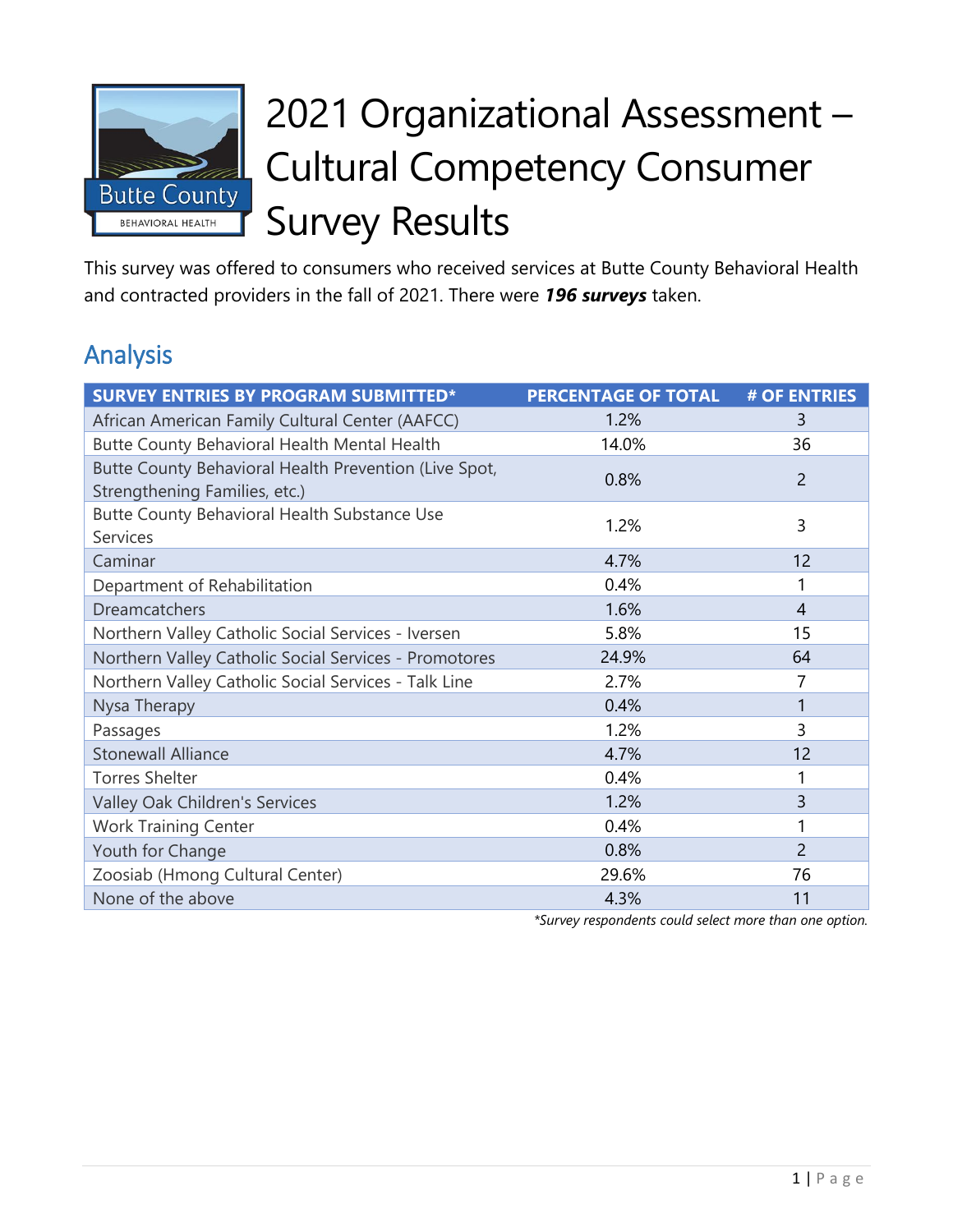#### **STRENGTHS**

- An average of 86.0% of consumers *strongly agree* or *agree* that that they are treated with respect and feel supported and understood by the agency.
- 85.2% of consumers *strongly agree or agree* that "I would recommend this agency to other people I know as a place where people are treated well and provided appropriate services and referrals."
- 84.2% of consumers *strongly agree or agree* that "This agency has provided me with information and resources to help me access other services I need."
- 83.2% of consumers *strongly agree or agree* that the agency has served them in a culturally sensitive manner and that the agency providers are genuinely interested in them, their family and their needs.
- 81.1% of consumers have not experienced any unfair or biased treatment because of personal characteristics.

#### **CHALLENGES/OPPORTUNITIES**

- 26.5% *strongly disagreed*, *disagreed*, *doesn't know* or finds it *not applicable* that "I know how to reach my provider's supervisor or the Patient Rights Office if I have a concern about my treatment."
- 12.2% *strongly disagreed*, *disagreed*, *doesn't know* or finds it *not applicable* that "I was asked about my cultural needs and preferences in a way that was comfortable for me."
- 11.2% *strongly disagreed*, *disagreed*, *doesn't know* or finds it *not applicable* that "Because of the services that I have received, I am bothered less by my symptoms."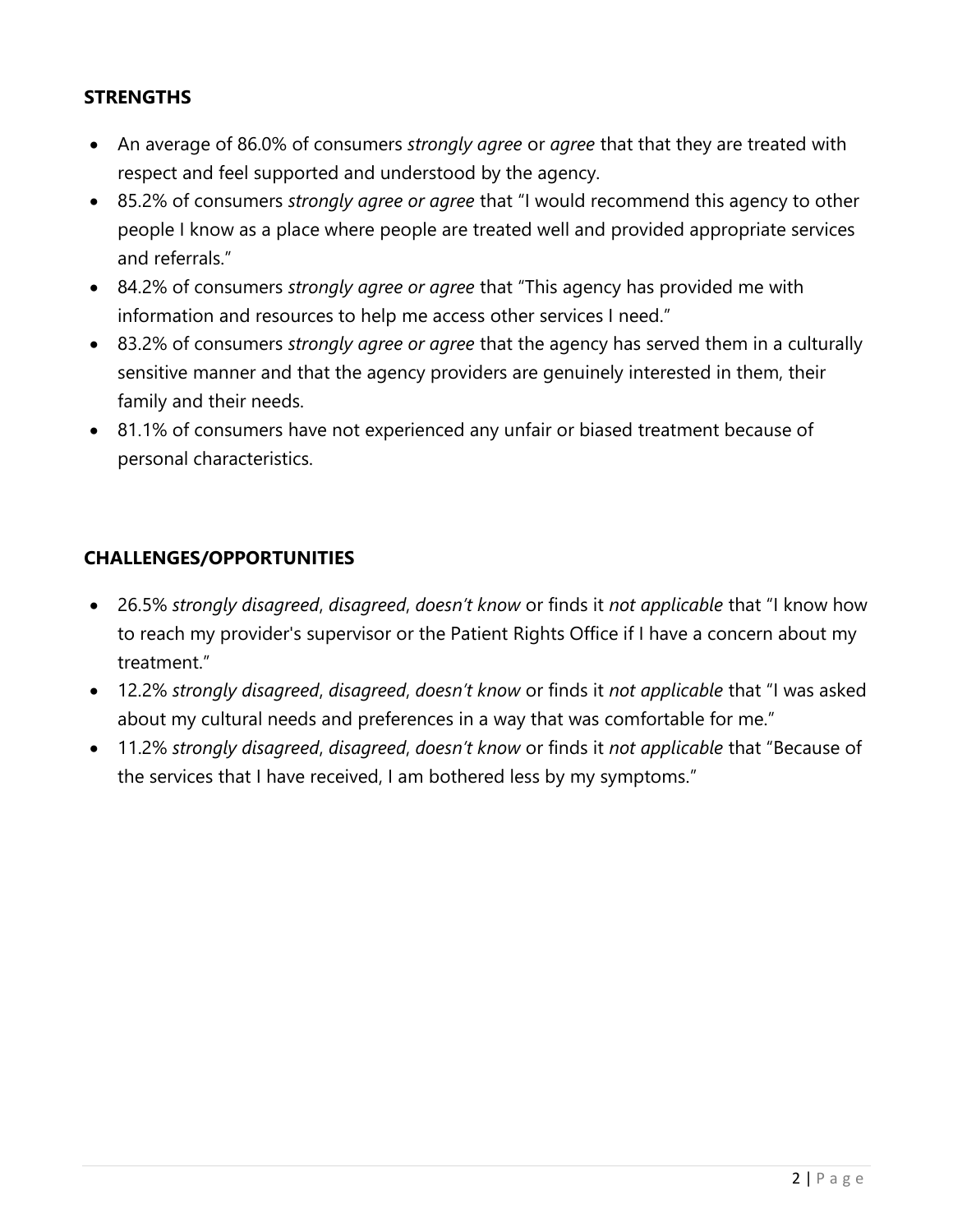# **Demographics**



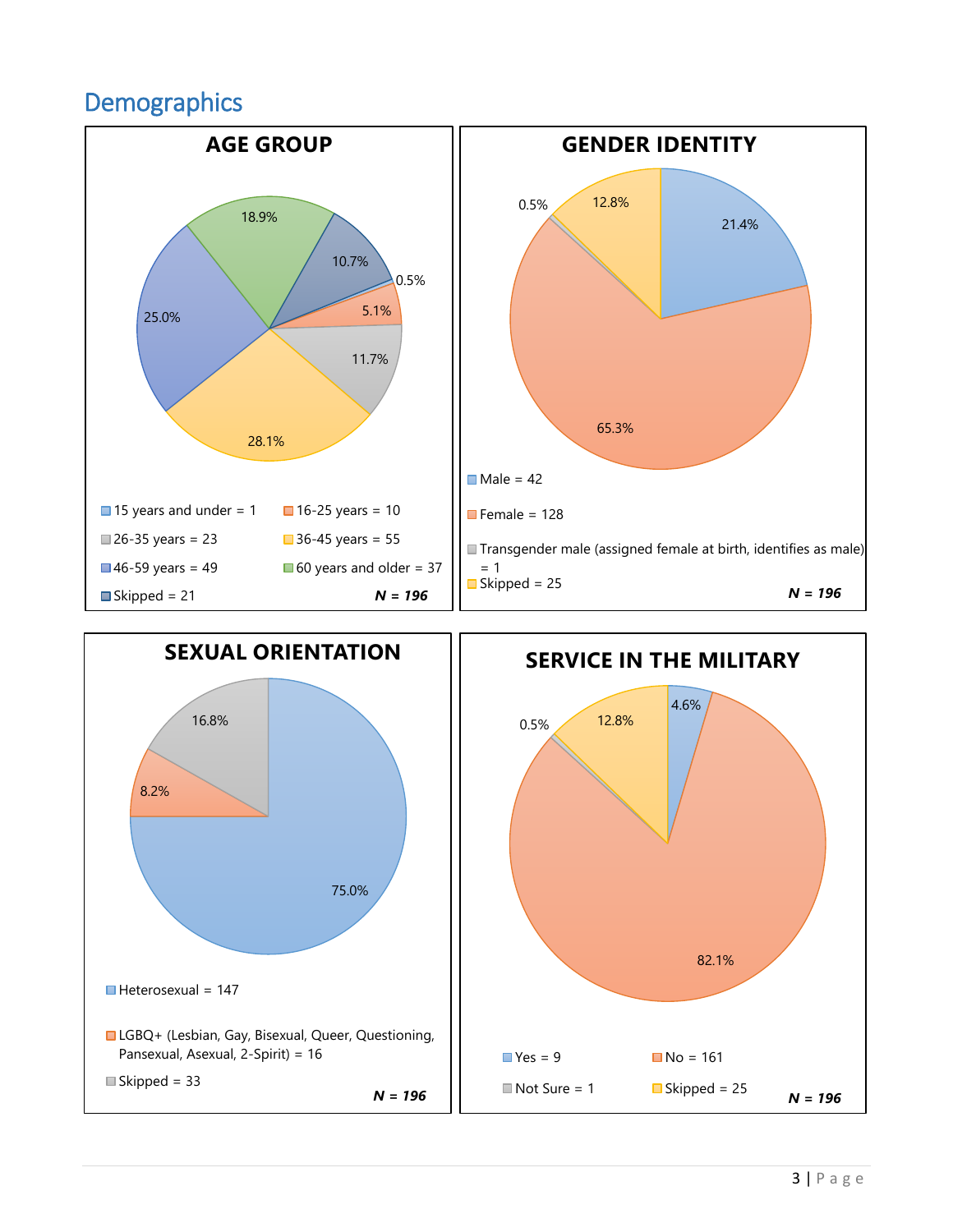

*<sup>\*</sup>Survey respondents could select more than one option.*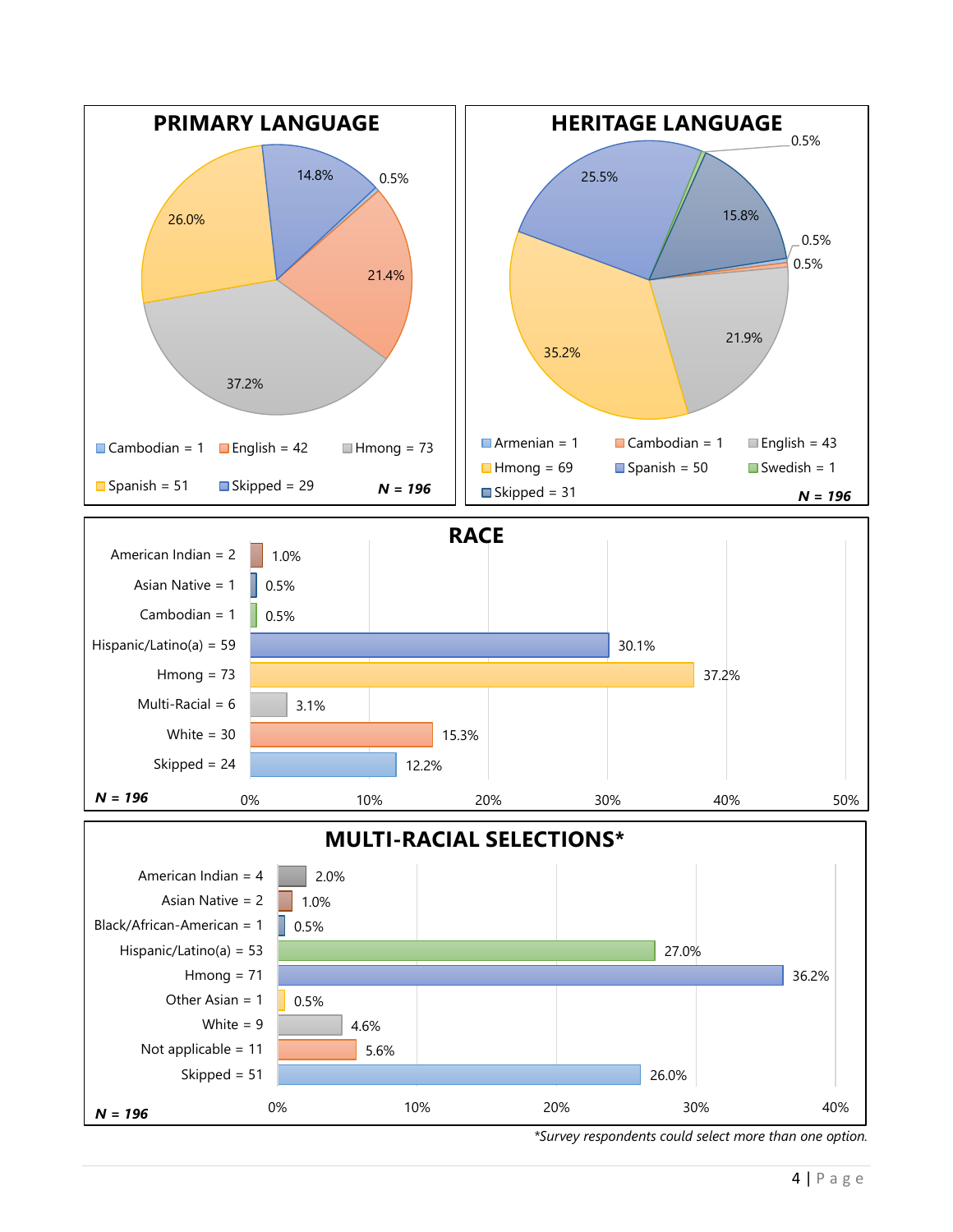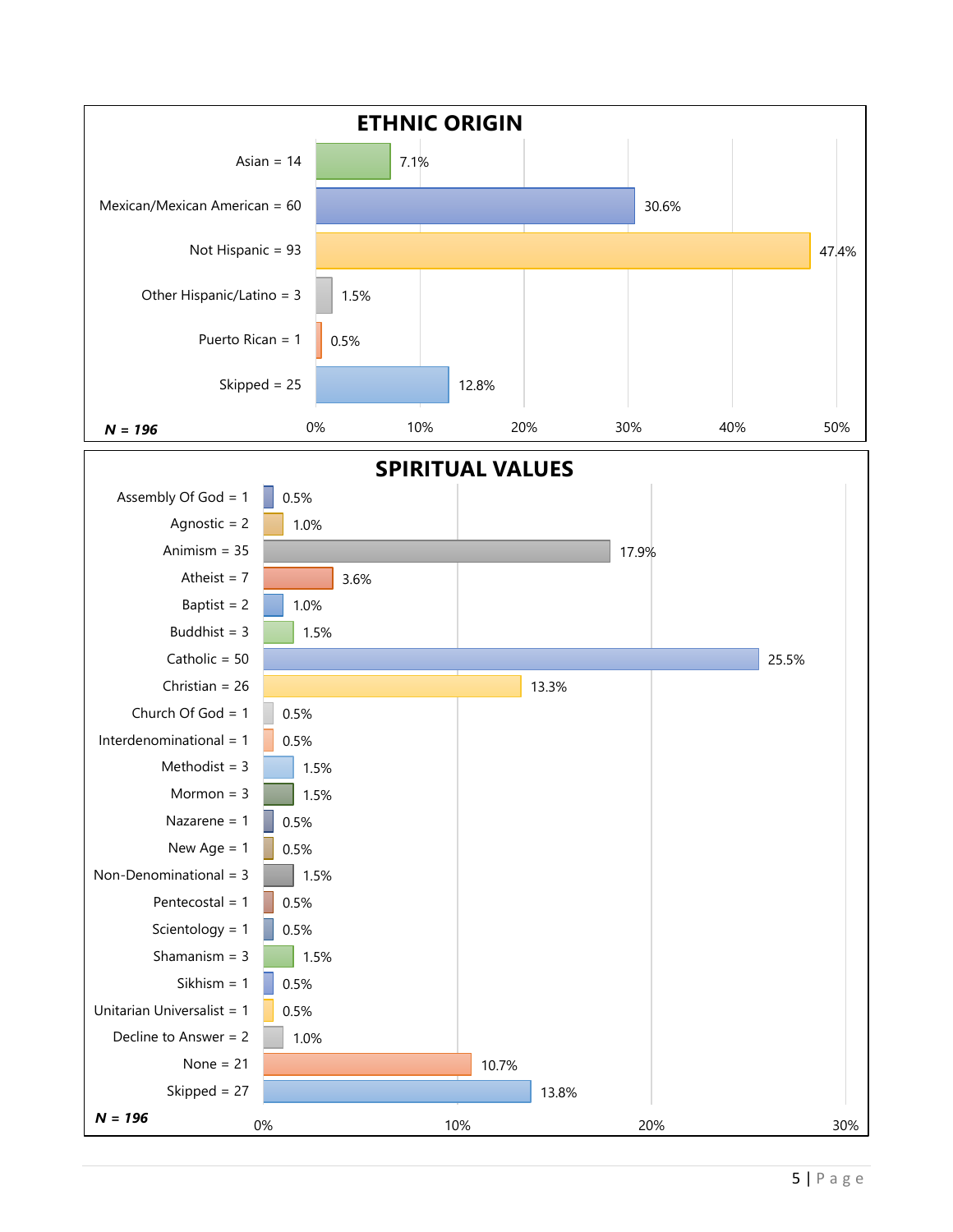# **Outcomes**





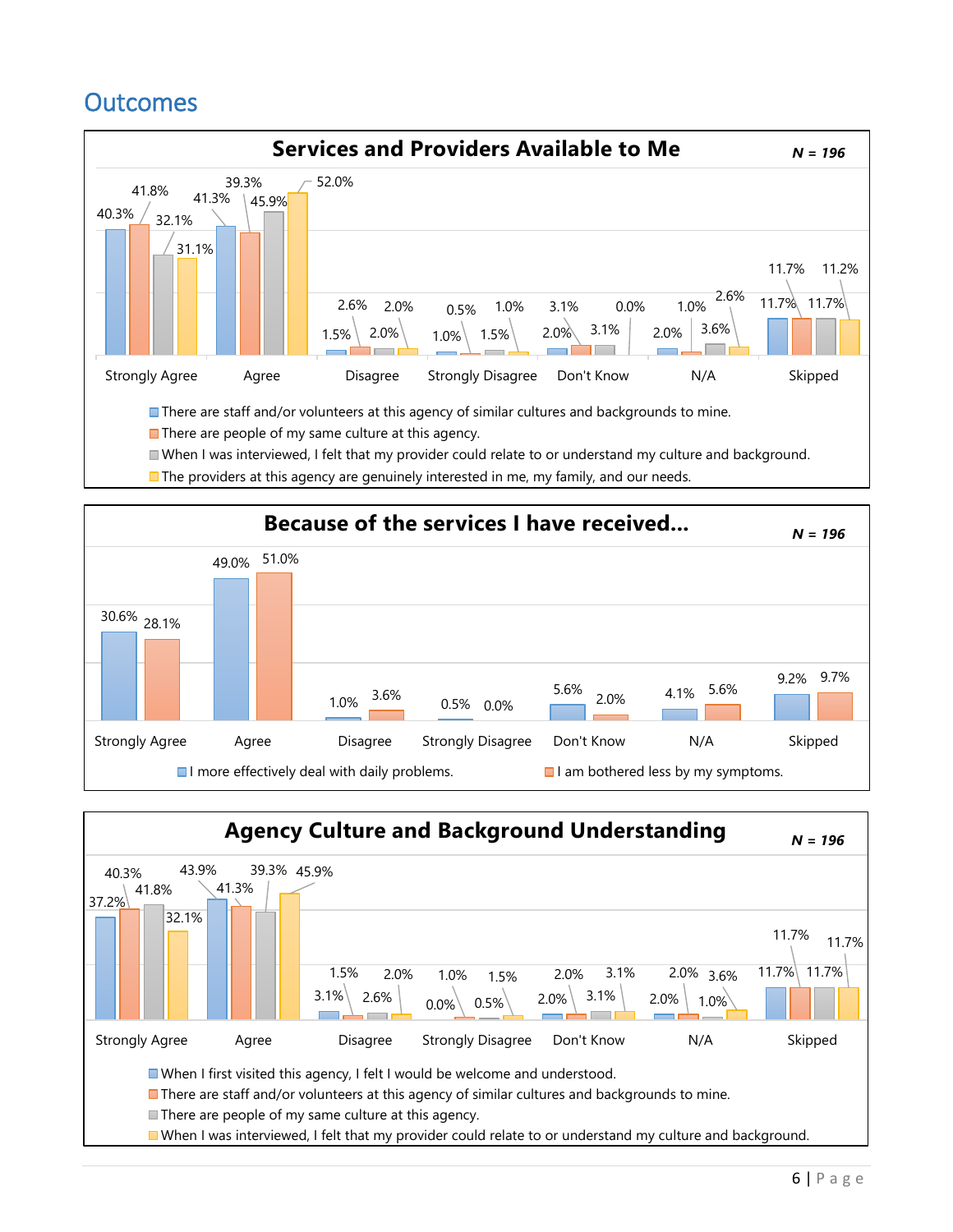



 $\Box$  I was asked about my cultural needs and preferences in a way that was comfortable for me.

 $\blacksquare$  I was asked about my and my family's strengths as well as our needs.

I would recommend this agency to other people I know as a place where people are treated well and provided appropriate services and referrals.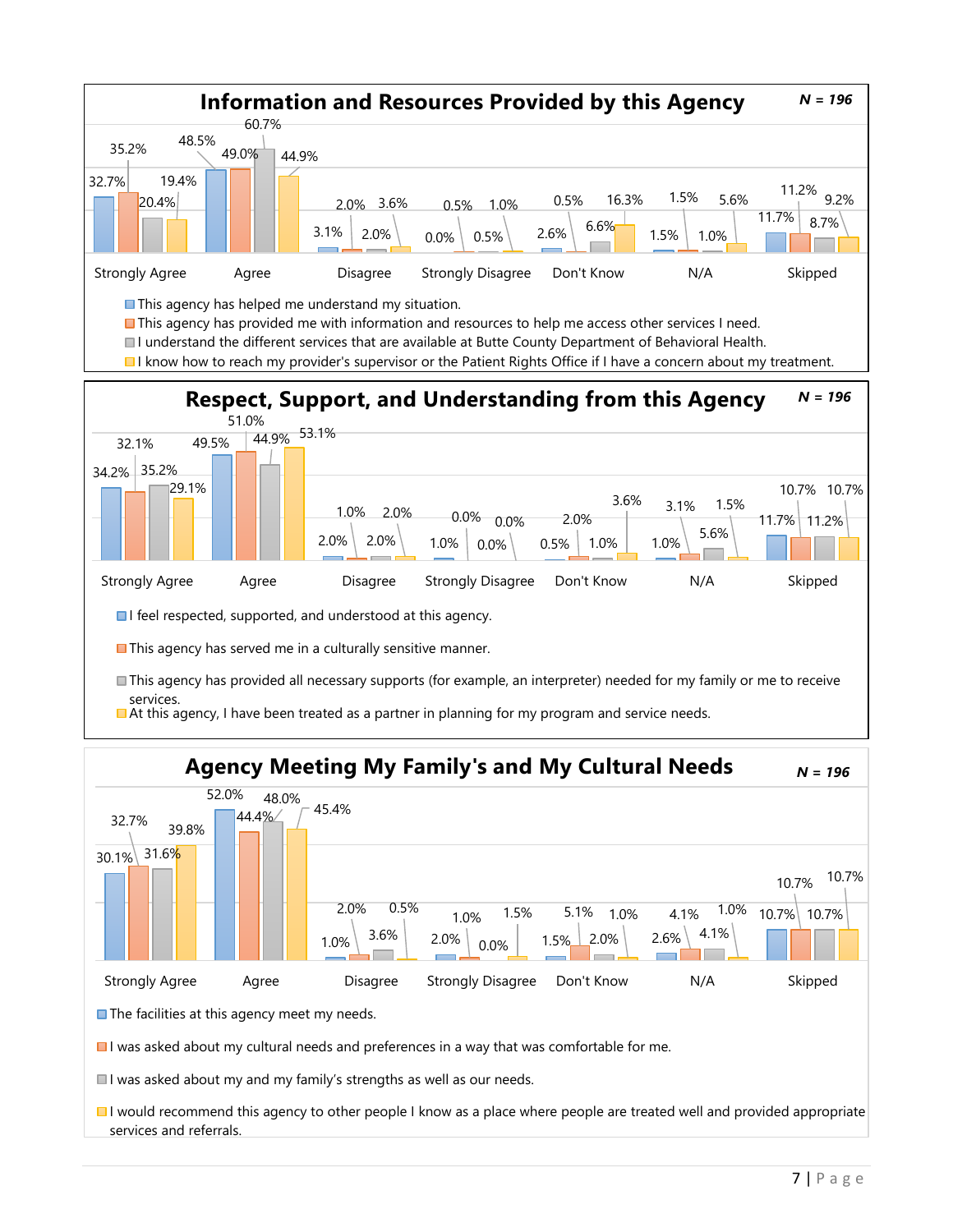

**Please check one or more boxes that describes the kind of prejedice or bias that you have experienced.**



**"My experience: Andrew Caldwell is the BEST therapist/counselor at Behavioral Health. We all need his kindness, goodness and compassion to heal."**

\*Quote from the 2021 Consumer Cultural Competency Survey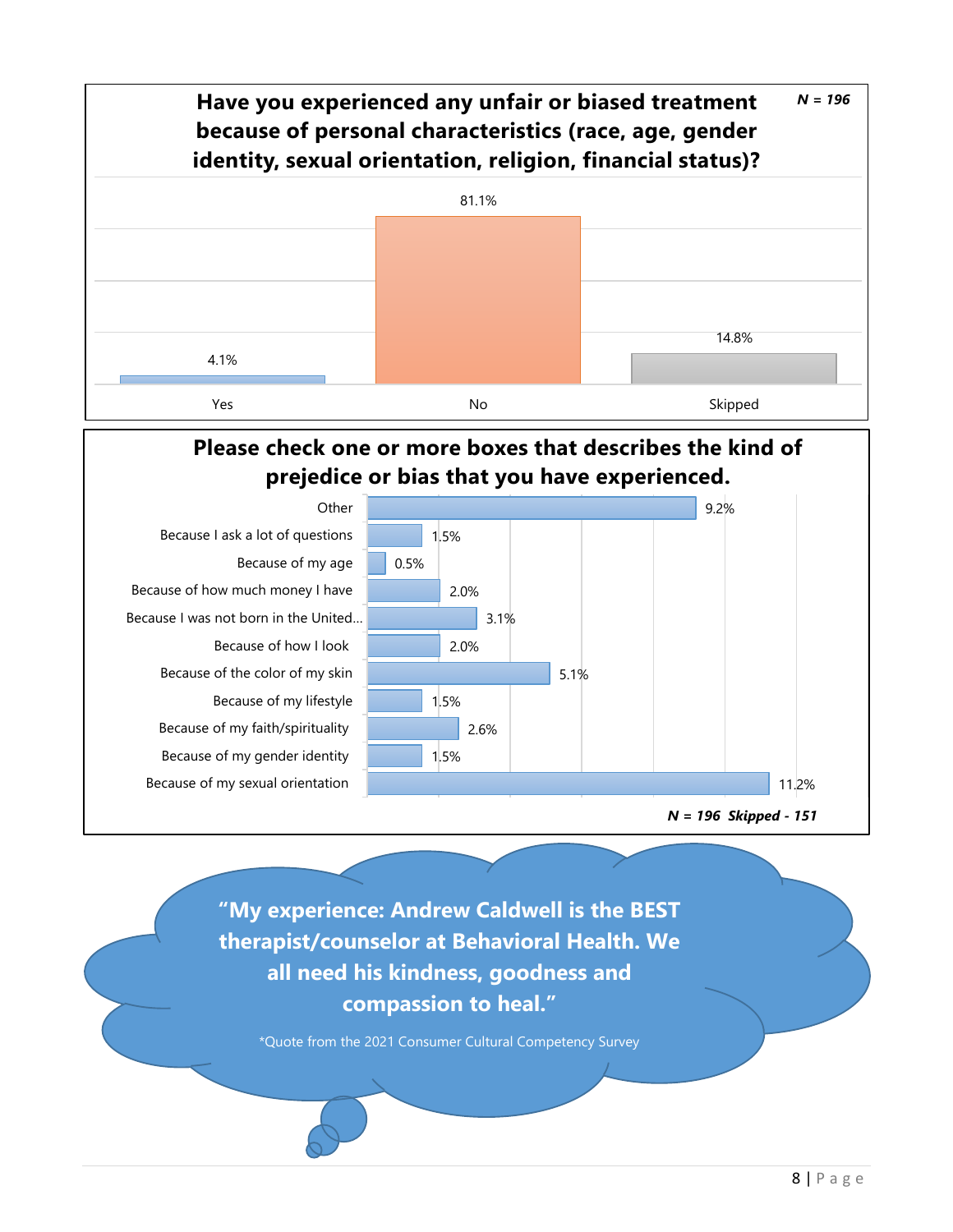## **All COMMENTS**

## **"PLEASE DESCRIBE YOUR EXPERIENCE OF UNFAIR OR BIASED TREATMENT."**

I think people might look down at me

People look at me funny

Unwilling to up hold appointments for treatment. Provider regularly cancels and does not offer "make up" days as a result. Provider constantly is unwilling to refill prescriptions on time causing withdrawals and mental stability problems.

Rarely is anyone who is not of a specific culture actually "culturally competent." To believe that you are or can be competent in cultures other than your own is prideful and ignorant. You can, however, be culturally sensitive, which I believe you try to be.

They forget that we are human and want us to understand their ways of doing things and we are not all made that way.

I was denied service because my mental illness wasn't as severe

As a woman accessing healthcare for a rare disorder, I have been told that it's all in my head so many times that it's sickening. I was even told this for costochondritis, which is the most common benign chest pain that women experience. I have also been shamed and told that I need to keep my emotions under control because I checked the box for experiencing sexual assault (Thanks Ampla; I thought that box was for making sure I didn't get re-traumatized, not for warning me to behave well or else...)

I've been unheard and challenged for my choice continuously. My pronouns, gender identity, look and views are challenged rather than supported

For not being a legal citizen or not having Medi-Cal

With another doctor they didn't want to help me, I could tell that it was because they did not speak Spanish well, Promotores helped me to find a different doctor

Not at this agency but in other clinics and agencies

There are times that others make fun of me. They look at me as if I were a religious fanatic. They have limited my religious expression during Christmas. They prohibit Christmas music and decorations that are related to Jesus but it's okay for them to have Santa Claus represented. I consider that discrimination.

Racism

### **"WHAT COULD THIS AGENCY DO TO SERVE INDIVIDUALS OF DIFFERENT CULTURES MORE EFFECTIVELY?"**

Recognize that being Alaskan by birth is a cultural difference.

Hire more diversity

Reinstate transportation for elderly and disabled people for Drs. appointment or groceries, or other shopping needs, clothing etc.

Doing a good job

Hire someone from all backgrounds or races maybe.

Understand the difference between being "culturally competent" and being "culturally sensitive." Strive for sensitivity.

invite culturally unique people and encourage different cultures to participate in center

Stay open and open more Iversen Centers all over the country.

Slow down and recognize that their egos are getting in the way.

Have staff who reflects such diversity.

I've always felt accepted and supported by their staff as an elderly bisexual disabled woman with low income.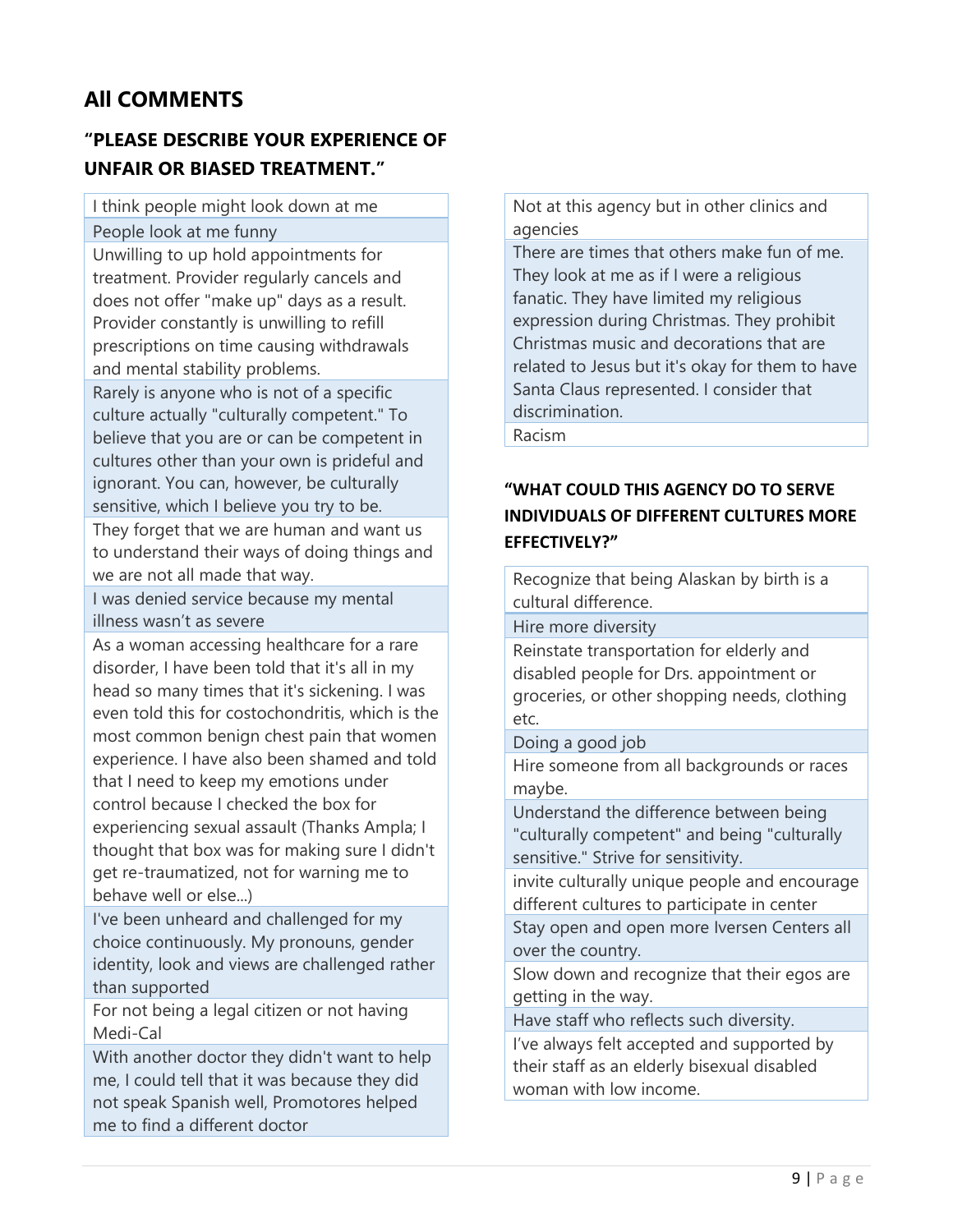Put away CBT and the recovery models long enough to listen to what clients need and want.

If they had more money they could have more programs to help people in the lgbtq community. Some of us can't go to other providers because we are treated badly.

More outreach. More Peer Support.

Stream line services so it is not so confusing for staff and community members seeking MH services.

People that can speak other languages Everything is very good

More staff who can provide the same types of services

More staff

Have staff available who speak Spanish

Keep doing what they're doing. All of the staff is sincere and they honestly want to help others as if they were their own family members.

More staff

Culturally Competent

provide more services towards other race or more opportunities

services for other race

continue serving services community needs

doing a great job

Teach about Hmong

Meeting, sharing, understanding

Need more help

More people

### **"DO YOU HAVE ANY OTHER COMMENTS RELATING TO YOUR EXPERIENCES AT THIS AGENCY?"**

It's been just what I've needed

Too many workers quit

My experience: Andrew Caldwell is the BEST therapist/counselor at Behavioral Health. We all need his kindness, goodness and compassion to heal.

Its been perfect so far

They seem kind, helpful, and very friendly.

I feel like a "fast food customer". Get in; get out, next customer please. Not many people at BCMH are willing or able to assist me with my difficulties and/or try to pass me off so that I'm "no longer their problem".

I love Iverson Center and I recommend it to everyone I meet.

You have learned a lot.

the staff is excellent; well~read + provides cutting edge discussions that are solution based + goal oriented

Its very frustrating to talk to others in the community and hear that they are being treated unfairly.

Just be nice if they served a wider spectrum It's important for people who have never struggled to make ends meet to learn more about poverty.

The Passages Connections Program has been a real lifeline when otherwise I couldn't access counseling services. The Passages MSSP program has helped me with needs that fell through the cracks, like glasses and items related to disability, along with helpful case management.

My comments are directed at BBH. Stonewall Alliance is great! One of the few helpful resources in town

They've quite literally saved my life If you put the work in they can help you change your life!

Everything is good

Everything is very good

Everything is good

They are good people

They have helped me a lot

I am very grateful

They help the community a lot

They help me quite a bit whenever I need it

I really like them

I like their groups

They have helped me a lot

I am very appreciative of Joseline because she helped us a lot and she knows about other